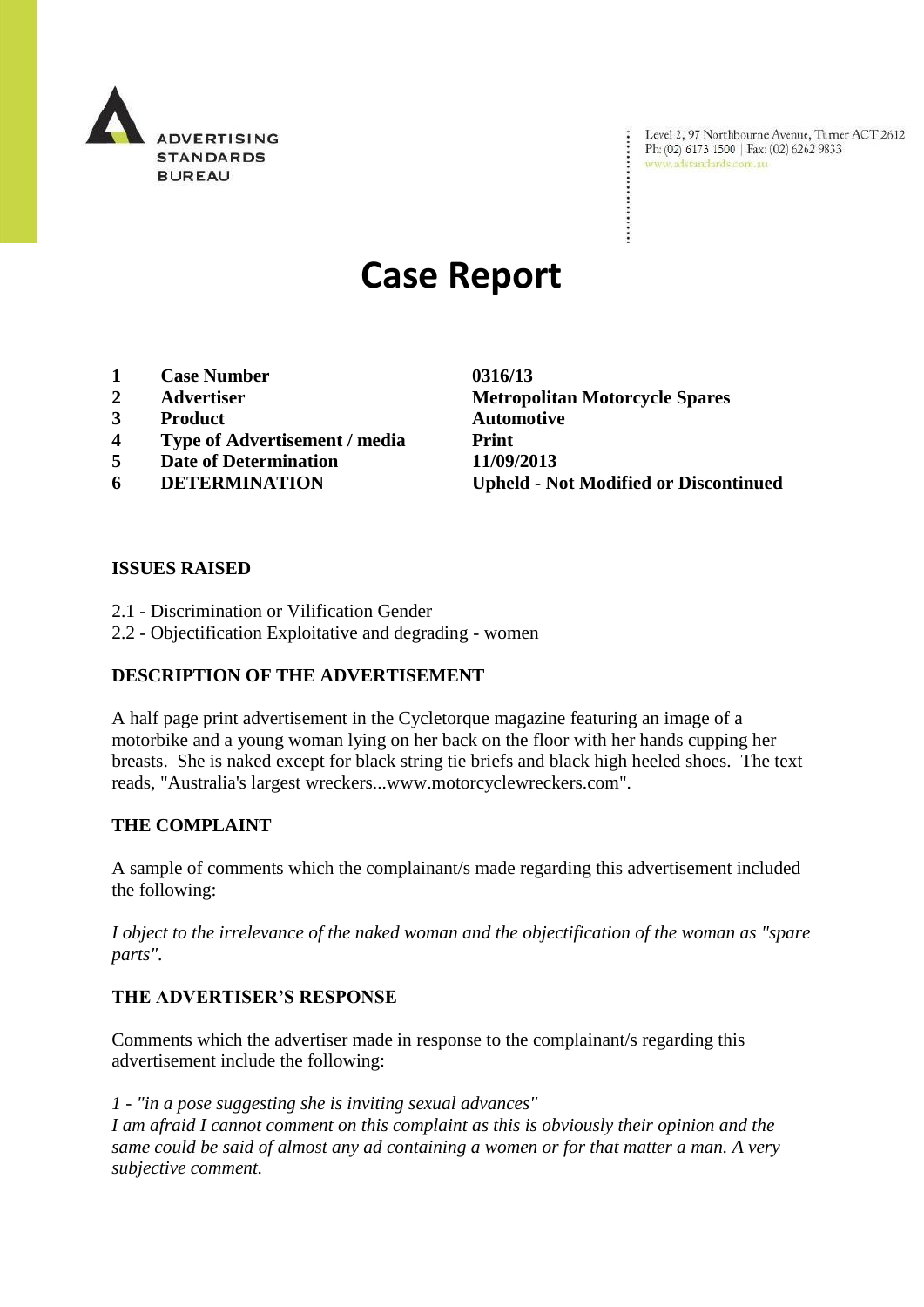*2 - "objectification of the woman as "spare parts" "*

*The words "spare parts" does not appear any where on the ad so this reference is again in the complainant''s interpretation*

*3 - As a matter of statistics this ad has been running since March 2013 and the publication (CYCLE TORQUE)*

*has a monthly print circulation of 33000 and digital subscription of 5000.They have not received one complaint.*

*4 - Please let me know if you require any further information and I trust you will believe me when I say the ad was produced only to gain attention and not to degrade woman in any way , shape or form.*

## **THE DETERMINATION**

The Advertising Standards Board ("Board") considered whether this advertisement breaches Section 2 of the Advertiser Code of Ethics (the "Code").

The Board noted the complainant's concerns that the advertisement objectifies women and features inappropriate nudity that is not relevant to the product.

The Board viewed the advertisement and noted the advertiser's response.

The Board considered whether the advertisement was in breach of Section 2.2 of the Code. Section 2.2 of the Code states: "Advertising or marketing communications should not employ sexual appeal in a manner which is exploitative and degrading of any individual or group of people."

The Board noted that the advertisement featured an image of a motorbike and in the foreground, the image of a young woman in a bikini bottom and high heels cupping her naked breasts with her hands.

The Board noted that the advertisement was for services offered by the motorcycle wreckers. The Board noted that the woman was wearing only a bikini bottom and that her hands were covering her breasts.

The Board considered that the pose of the woman in a reclined position in addition to her naked breasts being covered only by her hands was an image that was sexualised and that it had no direct relevance to the product/service. The Board considered that the advertisement used the woman's sexual appeal to draw attention to the advertiser.

The Board considered that the image bore no relevance to the product and that the woman was presented purely as an object to be looked at by readers. The Board further considered that the woman was presented in a sexualised position almost naked and that the depiction of her holding her breasts increased the appearance of the advertisement as being demeaning